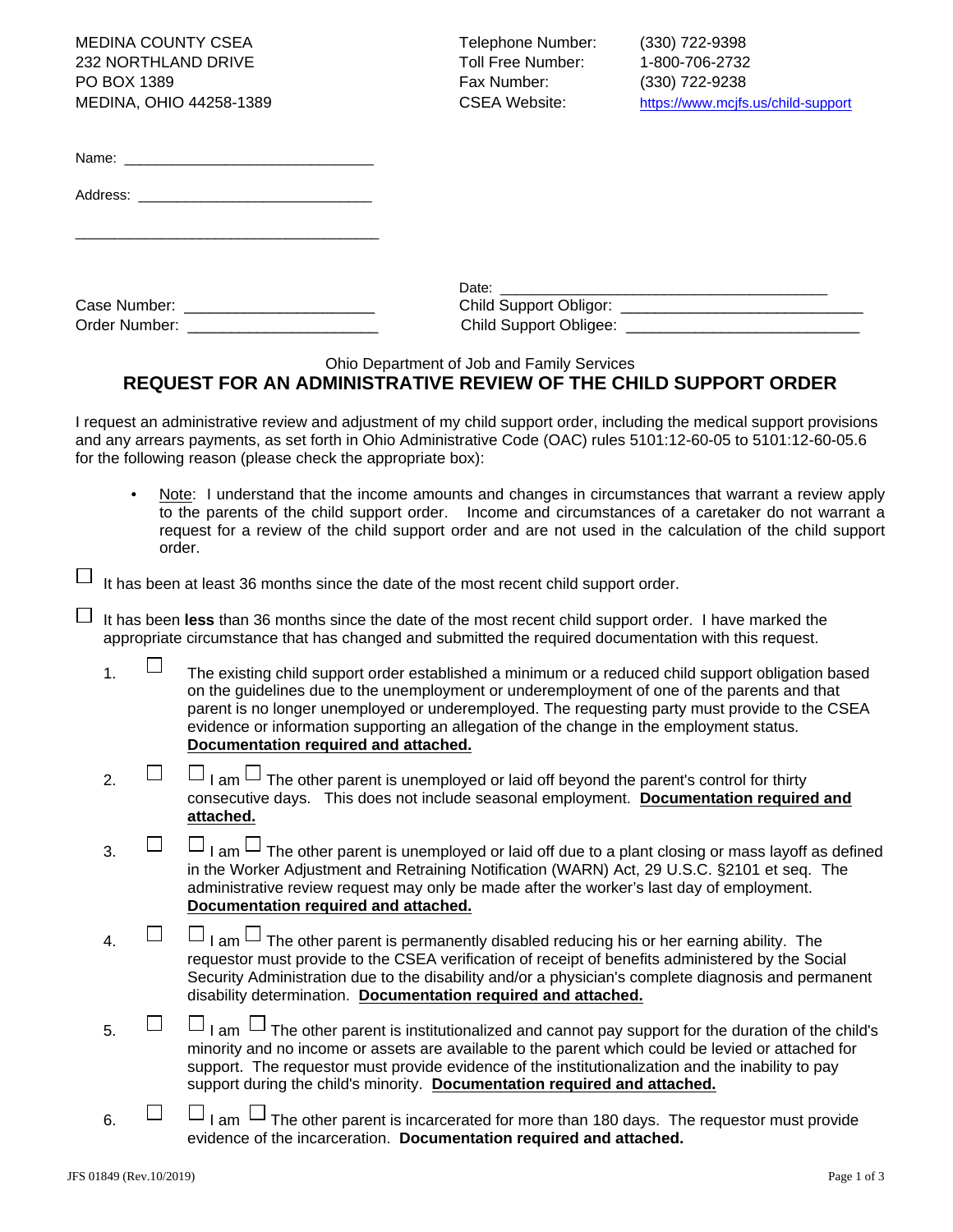- 7.  $\Box$  I have  $\Box$  The other parent has experienced a thirty percent decrease, which is beyond the parent's control, or a thirty percent increase in gross income or income-producing assets for a period of at least six months and which can reasonably be expected to continue for an extended period of time. The party requesting the administrative review must provide to the CSEA relevant evidence or information supporting an allegation of a change in status. **Documentation required and attached.**
- 8.  $\Box$  The child support order is not in compliance with the Ohio Child Support Guidelines due to the termination of the support obligation for a child of the existing support order.
- $9.$  I have children by the same parent in two or more administrative child support orders and I want to combine the orders into a single administrative child support order.
- 10.  $\Box$  I want to access available or improved health care coverage that is available for the child. **Documentation required and attached.**
- 11.  $\Box$  I have  $\Box$  The other parent has experienced an increase or decrease in the cost of ordered health care coverage or child care for the child which is expected to result in a change of more than ten percent to the child support obligation based on the current Child Support Guidelines calculation. The requesting party must provide to the CSEA relevant evidence or information supporting an allegation of an increase or decrease in the cost of health care or child care. Note, if the request is based on a change in the cost of health care, the requesting party must provide to the CSEA evidence regarding the total, actual out-of-pocket cost of the health insurance premium. **Documentation required and attached.**
- 12.  $\Box$  The health care coverage that is currently being provided in accordance with the child support order is no longer reasonable in cost and/or accessible. **Documentation required and attached.**
- 13. **I** am the obligor and I assert that my annual gross income is now below 150% of the federal poverty level and I should not be ordered to pay cash medical support, issued prior to March 28, 2019 (the federal poverty guidelines can be found at http://www.aspe.hhs.gov/poverty or by contacting the CSEA). **Documentation required and attached.**
- $14.$  I am the obligor and I am a member of the uniformed services who has been called to active service for a period of more than thirty (30) days. I have attached a military Power of Attorney to permit a designated person to act on my behalf in the administrative review, if applicable. **Documentation required and attached.**
- 15. **A temporary adjustment order pursuant to OAC rule 5101:12-60-05.2 was issued, the obligor's term** of active military service has ended, and the obligor has provided the CSEA written documentation sufficient to establish that the obligor's employer has violated the Uniformed Services Employment and Reemployment Rights Act, 38 U.S.C. 4301 to 4333. **Documentation required and attached.**

All child support cases are required to be administered under Ohio law by the local CSEAs. However, unless a case is designated as a "IV-D case," the case is considered to be a "non-IV-D case" and is ineligible for certain child support services, including administrative review and adjustment of child support orders. A "IV-D case" is a case in which a person files an application for child support services with the local CSEA or when the children are receiving public assistance such as Ohio Works First, Medicaid, or Foster Care Maintenance.

If you have a "non-IV-D case" and you want an administrative review and adjustment, you must submit to the CSEA a signed application for services to receive an administrative review for adjustment. You must accept all services available and be subject to all enforcement remedies of the child support enforcement program. If you do not cooperate with the CSEA in providing all the necessary information to enforce the order, the IV-D case shall be closed for failure to cooperate and no IV-D services shall be provided to you. Once the IV-D application has been filed with the CSEA and it is accepted, the case becomes a IV-D case.

Within 15 days of receiving your request for an administrative review and adjustment and any required evidence, the CSEA will review your request and determine whether a review should be conducted.

If your request is approved, both parents to the order and any third-party caretakers will be notified of the date of the administrative review. The notice will be mailed to the last known address of all parties. The notification will also request that the parents provide financial information, including but not limited to completing a financial affidavit, medical support information, and any other information necessary to properly review the child support order.